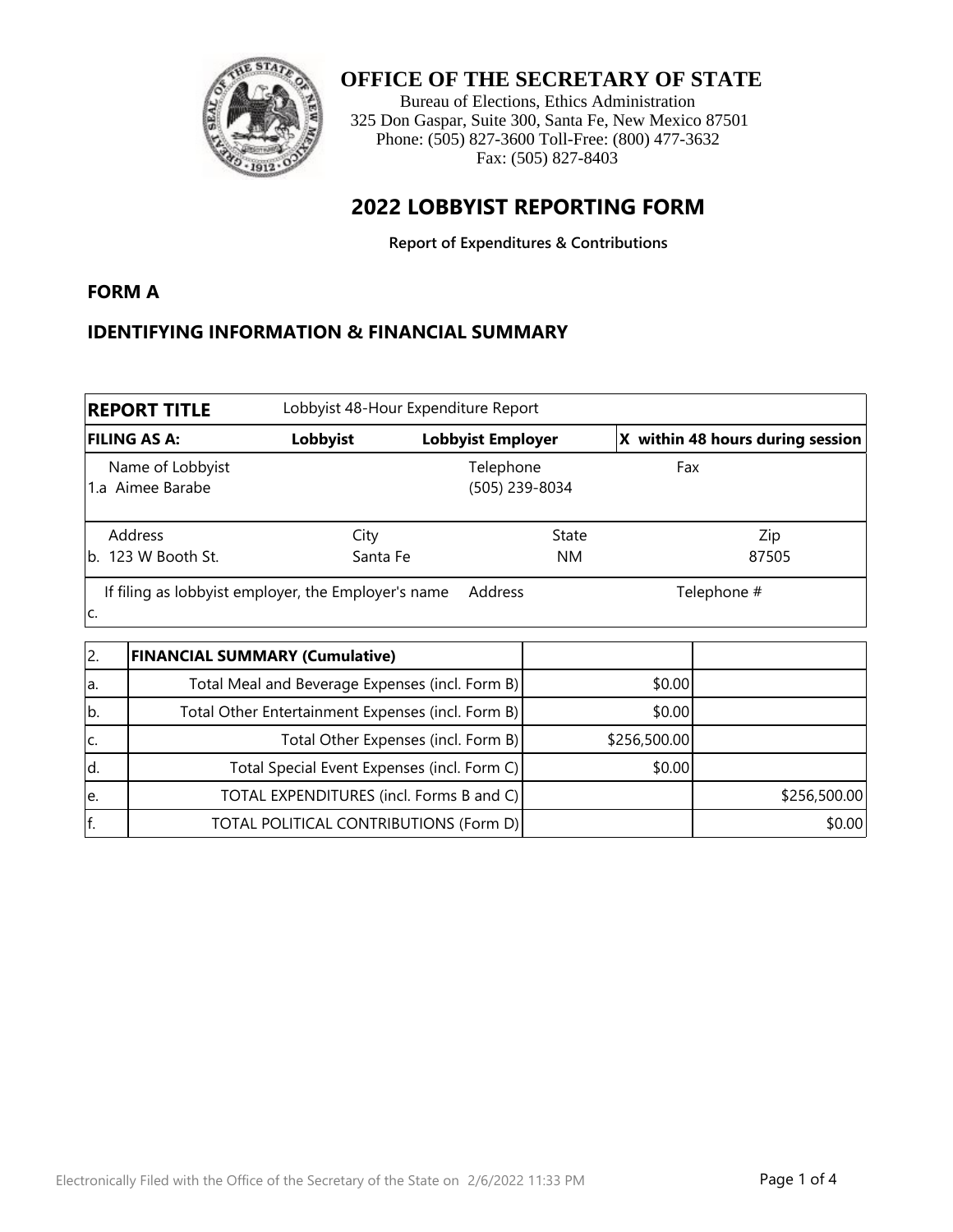## **Report of Expenditures FORM B EXPENDITURES**

**Name of Lobbyist or Lobbyist Employer: Aimee Barabe** 

| <b>Date</b> | Name of payee   Beneficiary        |                         | <b>Type</b>                  | Purpose for which made Expenditure On Amount<br>or incurred | <b>Behalf Of</b>                        |              |  |
|-------------|------------------------------------|-------------------------|------------------------------|-------------------------------------------------------------|-----------------------------------------|--------------|--|
|             | $2/4/2022$ Glass House<br>Strategy | Glass House<br>Strategy | Other<br>Expenditure         | Paid advertising in<br>opposition to House Bill 6           | New Mexico Oil<br>1& Gas<br>Association | \$16,500.00  |  |
|             | $2/4/2022$ Glass House<br>Strategy | Glass House<br>Strategy | <b>Other</b><br>Expenditure  | Paid advertising in<br>opposition to House Bill 6           | New Mexico Oil<br>1& Gas<br>Association | \$70,000.00  |  |
|             | 2/4/2022 Glass House<br>Strategy   | Glass House<br>Strategy | <b>Other</b><br>Expenditure  | Paid advertising in<br>opposition to House Bill 6           | New Mexico Oil<br>1& Gas<br>Association | \$120,000.00 |  |
|             | 2/4/2022 Harris Media              | Harris Media            | <b>O</b> ther<br>Expenditure | Paid advertising in<br>opposition to House Bill 6           | New Mexico Oil<br>8& Gas<br>Association | \$50,000.00  |  |

Total Form B: \$256,500.00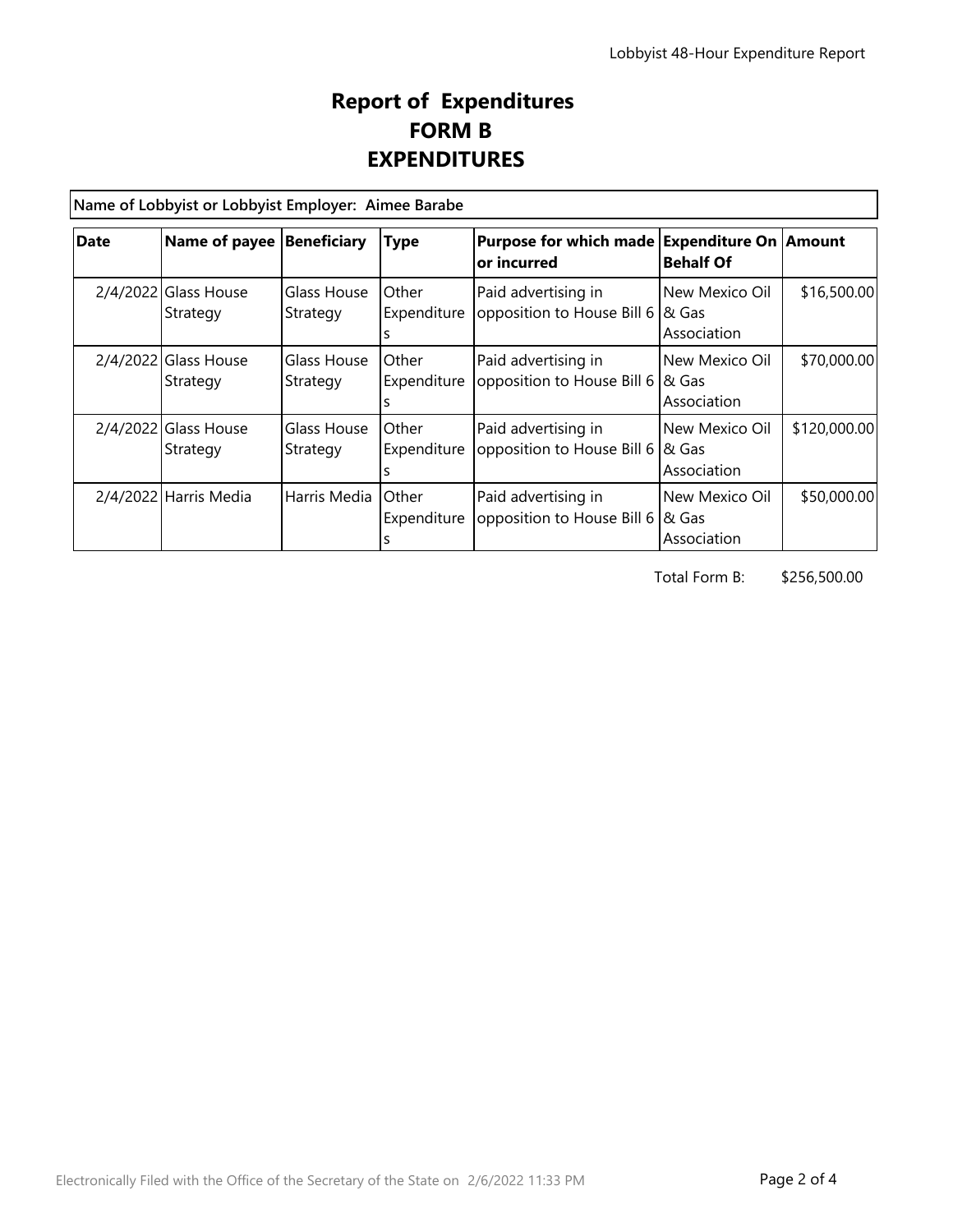# **Report of Expenditures FORM C SPECIAL EVENTS**

| Name of Lobbyist or Lobbyist Employer: Aimee Barabe |                                     |  |                  |                       |  |  |
|-----------------------------------------------------|-------------------------------------|--|------------------|-----------------------|--|--|
| Date                                                | <b>Type of Event &amp; Location</b> |  | Group(s) Invited | <b>Total Expenses</b> |  |  |

Total Special Events